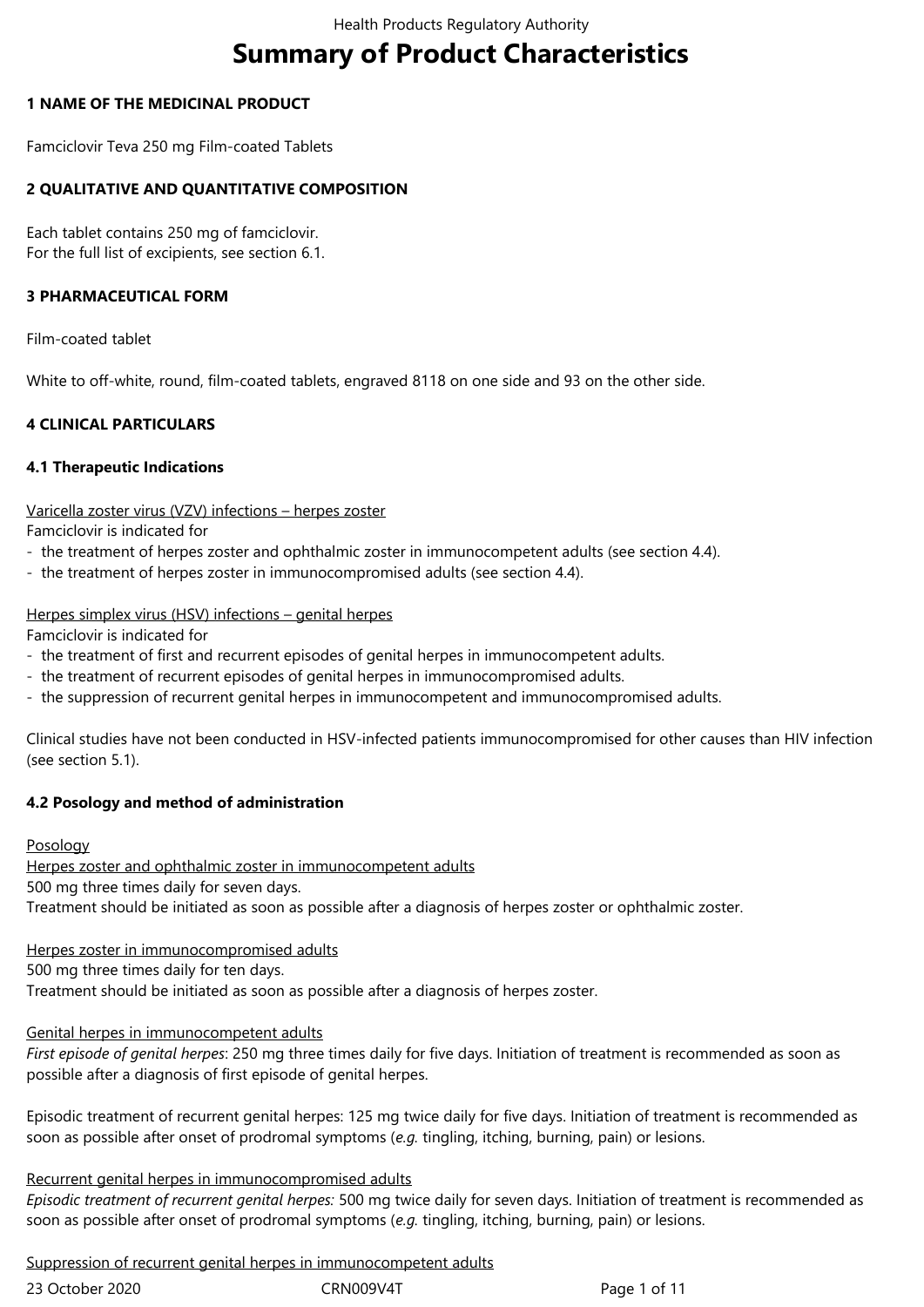250 mg twice daily. Suppressive therapy should be discontinued after a maximum of 12 months of continuous antiviral therapy to reassess recurrence frequency and severity. The minimum period of reassessment should include two recurrences. Patients who continue to have significant disease may restart suppressive therapy.

Suppression of recurrent genital herpes in immunocompromised adults 500 mg twice daily.

## Patients with renal impairment

Because reduced clearance of penciclovir is related to reduced renal function, as measured by creatinine clearance, special attention should be given to doses in patients with impaired renal function. Dose recommendations for adult patients with renal impairment are provided in Table 1.

Table 1: Dose recommendations for adult patients with renal impairment

| Indication and nominal dose regimen       | <b>Creatinine clearance [ml/min]</b> | <b>Adjusted</b><br>dose<br>regimen                          |
|-------------------------------------------|--------------------------------------|-------------------------------------------------------------|
| Herpes zoster in immunocompetent adults   |                                      |                                                             |
| 500 mg three times daily for 7 days       | $\geq 60$                            | 500 mg<br>three<br>times<br>daily for 7<br>days             |
|                                           | 40 to 59                             | 500 mg<br>twice<br>daily for 7<br>days                      |
|                                           | 20 to 39                             | 500 mg<br>once<br>daily for 7<br>days                       |
|                                           | <20                                  | 250 mg<br>once<br>daily for 7<br>days                       |
|                                           | Haemodialysis patients               | 250 mg<br>following<br>each<br>dialysis<br>during<br>7 days |
| Herpes zoster in immunocompromised adults |                                      |                                                             |
| 500 mg three times daily for 10 days      | $\geq 60$                            | 500 mg<br>three<br>times<br>daily for<br>10 days            |
|                                           | 40 to 59                             | 500 mg<br>twice<br>daily for<br>10 days                     |
|                                           | 20 to 39                             | 500 mg<br>once<br>daily for<br>10 days                      |
|                                           | <20                                  | 250 mg<br>once<br>daily for<br>10 days                      |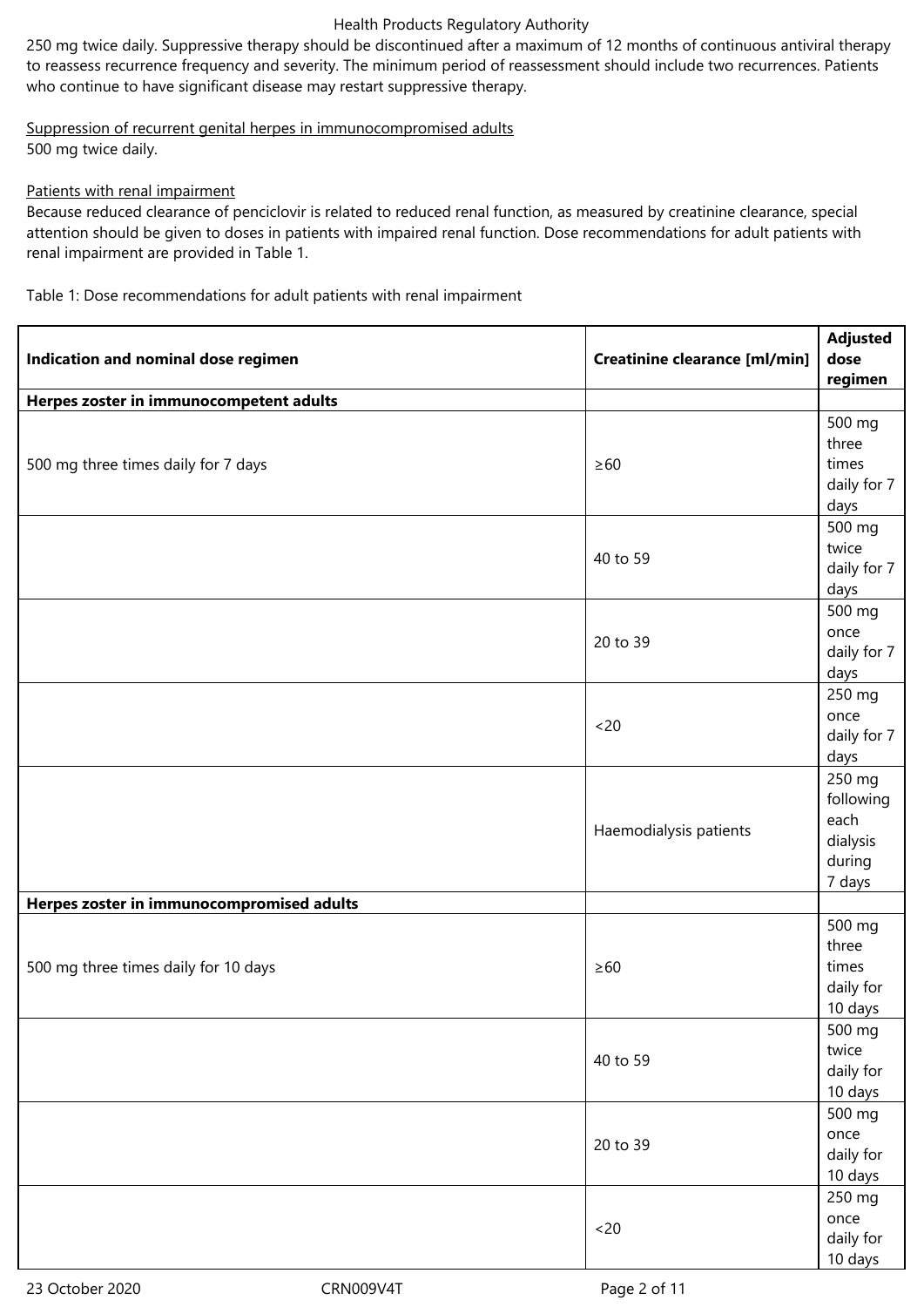|                                                                                                | Haemodialysis patients | 250 mg<br>following<br>each<br>dialysis<br>during<br>10 days |
|------------------------------------------------------------------------------------------------|------------------------|--------------------------------------------------------------|
| Genital herpes in immunocompetent adults - first episode of genital herpes                     |                        |                                                              |
| 250 mg three times daily for 5 days                                                            | $\geq$ 40              | 250 mg<br>three<br>times<br>daily for<br>5 days              |
|                                                                                                | 20 to 39               | 250 mg<br>twice<br>daily for<br>5 days                       |
|                                                                                                | <20                    | 250 mg<br>once<br>daily for<br>5 days                        |
|                                                                                                | Haemodialysis patients | 250 mg<br>following<br>each<br>dialysis<br>during<br>5 days  |
| Genital herpes in immunocompetent adults - episodic treatment of                               |                        |                                                              |
| recurrent genital herpes<br>125 mg twice daily for 5 days                                      | $\geq$ 20              | 125 mg<br>twice<br>daily for<br>5 days                       |
|                                                                                                | <20                    | 125 mg<br>once<br>daily for<br>5 days                        |
|                                                                                                | Haemodialysis patients | 125 mg<br>following<br>each<br>dialysis<br>during<br>5 days  |
| Genital herpes in immunocompromised adults - episodic treatment of<br>recurrent genital herpes |                        |                                                              |
| 500 mg twice daily for 7 days                                                                  | $\geq 40$              | 500 mg<br>twice<br>daily for<br>7 days                       |
|                                                                                                | 20 to 39               | 500 mg<br>once<br>daily for<br>7 days                        |
|                                                                                                | <20                    | 250 mg<br>once<br>daily for<br>7 days                        |
|                                                                                                | Haemodialysis patients | 250 mg<br>following<br>each                                  |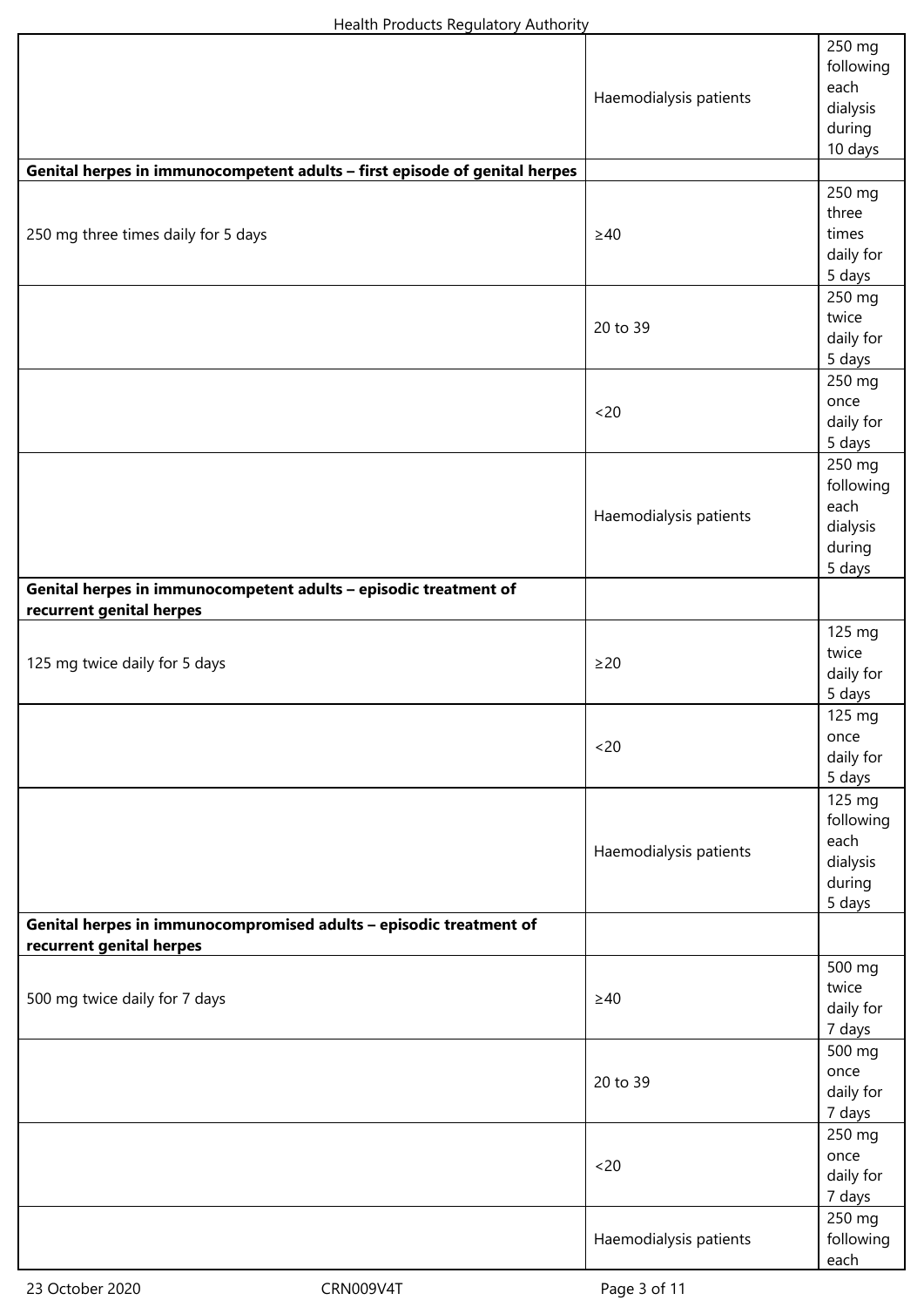|                                                                     |                        | dialysis             |
|---------------------------------------------------------------------|------------------------|----------------------|
|                                                                     |                        | during               |
|                                                                     |                        | 7 days               |
| Suppression of recurrent genital herpes in immunocompetent adults   |                        |                      |
|                                                                     | $\geq 40$              | 250 mg               |
| 250 mg twice daily                                                  |                        | twice                |
|                                                                     |                        | daily                |
|                                                                     |                        | 125 mg               |
|                                                                     | 20 to 39               | twice                |
|                                                                     |                        | daily                |
|                                                                     |                        | 125 mg               |
|                                                                     | <20                    | once daily           |
|                                                                     |                        | 125 mg               |
|                                                                     | Haemodialysis patients | following            |
|                                                                     |                        | each                 |
|                                                                     |                        | dialysis             |
| Suppression of recurrent genital herpes in immunocompromised adults |                        |                      |
|                                                                     | $\geq 40$              | 500 mg               |
| 500 mg twice daily                                                  |                        | twice                |
|                                                                     |                        | daily                |
|                                                                     |                        |                      |
|                                                                     | 20 to 39               | 500 mg<br>once daily |
|                                                                     |                        | 250 mg               |
|                                                                     | <20                    | once daily           |
|                                                                     |                        | 250 mg               |
|                                                                     | Haemodialysis patients | following            |
|                                                                     |                        | each                 |
|                                                                     |                        | dialysis             |
|                                                                     |                        |                      |

## Patients with renal impairment on haemodialysis

Since 4‑h haemodialysis resulted in up to 75% reduction in plasma penciclovir concentrations, famciclovir should be administered immediately following dialysis. The recommended dose regimens for haemodialysis patients are included in Table 1.

#### Patients with hepatic impairment

No dose adjustment is required in patients with mild or moderate hepatic impairment. No data are available for patients with severe hepatic impairment (see sections 4.4 and 5.2).

#### Elderly (≥65 years)

Dose modification is not required unless renal function is impaired.

## Paediatricpopulation

The safety and efficacy of famciclovir in children and adolescents aged less than 18 years have not been established. Currently available data are described in sections 5.1 and 5.2.

## Method of administration

Famciclovir can be taken without regard to meals (see section 5.2).

## **4.3 Contraindications**

Hypersensitivity to the active substance or to any of the excipients listed in section 6.1. Hypersensitivity to penciclovir.

#### **4.4 Special warnings and precautions for use**

## Use in patients with renal impairment In patients with impaired renal function dose adjustment is necessary (see sections 4.2 and 4.9).

23 October 2020 **CRN009V4T** Page 4 of 11 Use in patients with hepatic impairment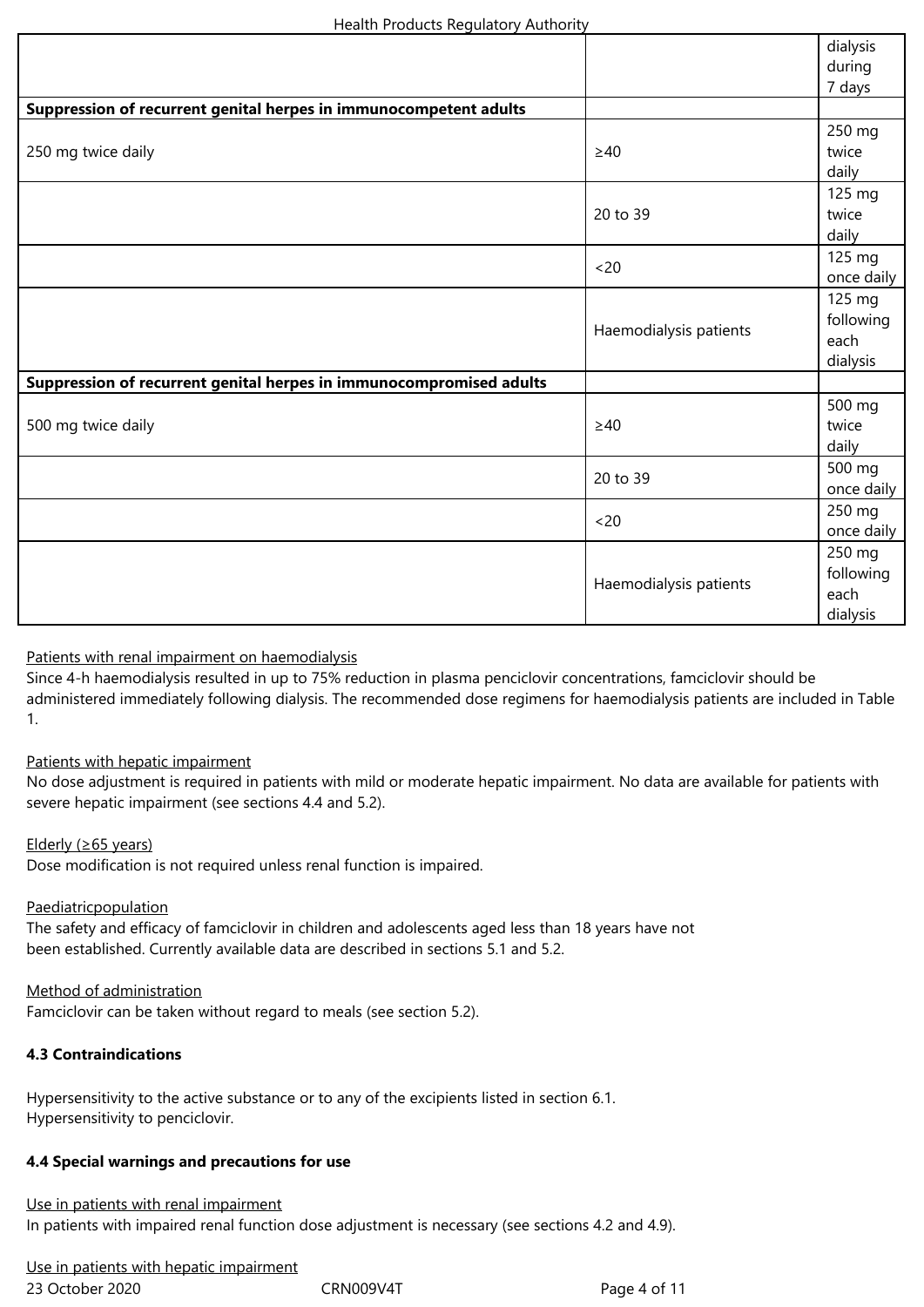Famciclovir has not been studied in patients with severe hepatic impairment. Conversion of famciclovir to its active metabolite penciclovir may be impaired in these patients resulting in lower penciclovir plasma concentrations, and thus a decrease of efficacy of famciclovir may occur.

#### Use for zoster treatment

Clinical response should be closely monitored, particularly in immunocompromised patients.

Consideration should be given to intravenous antiviral therapy when response to oral therapy is considered insufficient.

Patients with complicated herpes zoster, *i.e.* those with visceral involvement, disseminated zoster, motor neuropathies, encephalitis and cerebrovascular complications should be treated with intravenous antiviral therapy.

Moreover, immunocompromised patients with ophthalmic zoster or those with a high risk for disease dissemination and visceral organ involvement should be treated with intravenous antiviral therapy.

#### Transmission of genital herpes

Patients should be advised to avoid intercourse when symptoms are present even if treatment with an antiviral has been initiated. During suppressive treatment with antiviral agents, the frequency of viral shedding is significantly reduced. However, transmission is still possible. Therefore, in addition to therapy with famciclovir, it is recommended that patients use safer sex practices.

#### **Excipient**

*Sodium*

This medicinal product contains less than 1 mmol sodium (23 mg) per film-coated tablet, that is to say essentially "sodium-free".

#### **4.5 Interaction with other medicinal products and other forms of interactions**

Effects of other medicinal products on famciclovir

No clinically significant interactions have been identified.

Concurrent use of probenecid may result in increased plasma concentrations of penciclovir, the active metabolite of famciclovir, by competing for elimination. Therefore patients receiving famciclovir at a dose of 500 mg three times daily co-administered with probenecid, should be monitored for toxicity. If patients experience severe dizziness, somnolence, confusion or other central nervous system disturbances, a dose reduction of famciclovir to 250 mg three times daily may be considered.

Famciclovir needs aldehyde oxidase to be converted into penciclovir, its active metabolite. Raloxifene has been shown to be a potent inhibitor of this enzyme *in vitro*. Co‑administration of raloxifene could affect the formation of penciclovir and thus the efficacy of famciclovir. When raloxifene is co-administered with famciclovir the clinical efficacy of the antiviral therapy should be monitored.

#### **4.6 Fertility, pregnancy and lactation**

#### Women of child-bearing potential

There are no data supporting any special recommendations in women of child-bearing potential. Patients with genital herpes should be advised to avoid intercourse when symptoms are present even if treatment has been initiated. It is recommended that patients use safer sex practice (see section 4.4).

#### **Pregnancy**

There is a limited amount of data (less than 300 pregnancy outcomes) from the use of famciclovir in pregnant women. Based on these limited amounts of information, the cumulative analysis of both prospective and retrospective pregnancy cases did not provide evidence indicating that the product causes any specific foetal defect or congenital anomaly. Animal studies have not shown any embryotoxic or teratogenic effects with famciclovir or penciclovir (the active metabolite of famciclovir). Famciclovir should only be used during pregnancy when the potential benefits of treatment outweigh the potential risks.

#### Breast-feeding

It is unknown whether famciclovir is excreted in human breast milk. Animal studies have shown excretion of penciclovir in breast milk. If the woman's condition mandates treatment with famciclovir, discontinuation of breast-feeding may be considered.

23 October 2020 **CRN009V4T** Page 5 of 11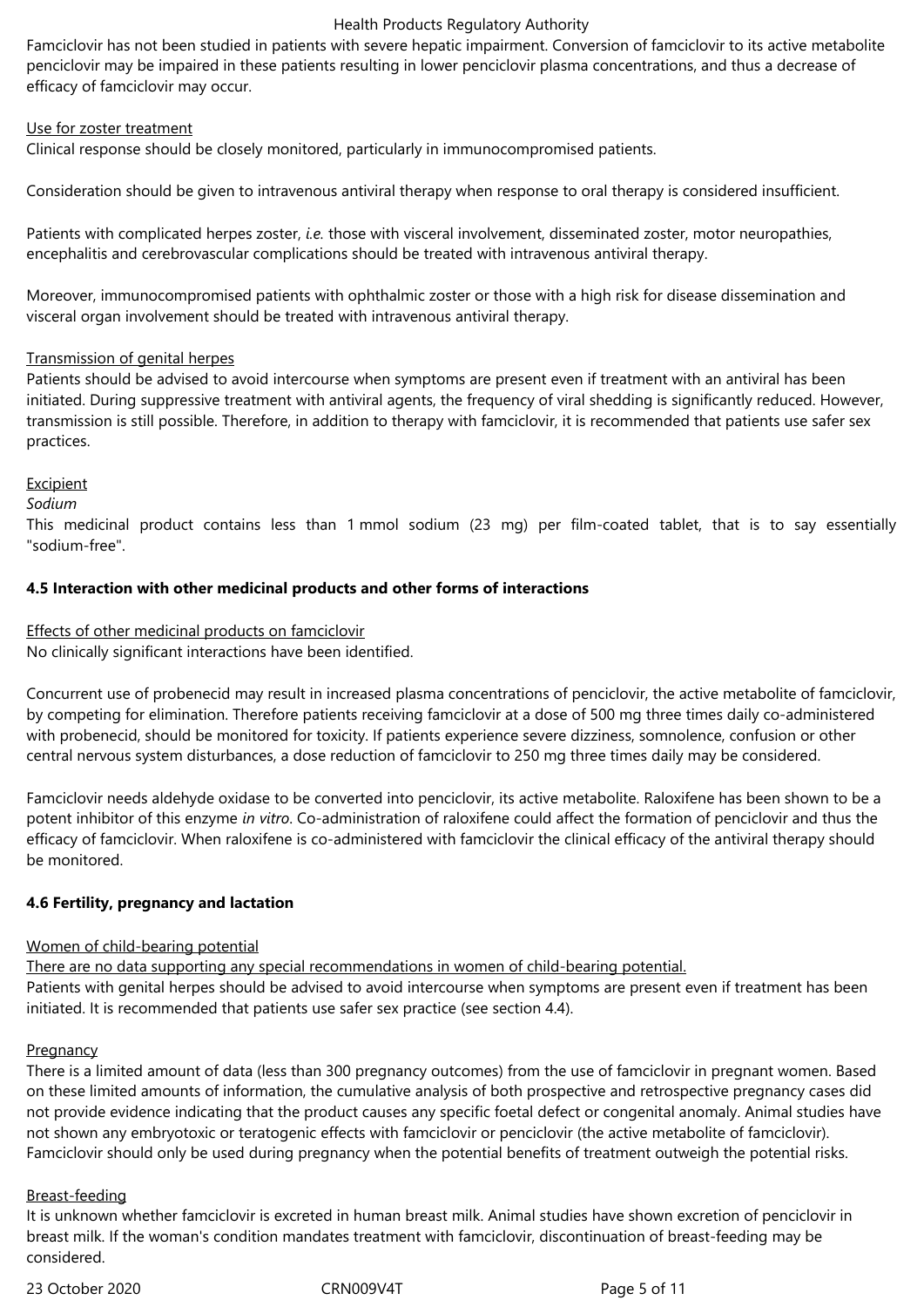## Fertility

Clinical data do not indicate an impact of famciclovir on male fertility following long‑term treatment at an oral dose of 250 mg twice daily (see section 5.3).

## **4.7 Effects on ability to drive and use machines**

No studies on the effects on the ability to drive and use machines have been performed. However, patients who experience dizziness, somnolence, confusion or other central nervous system disturbances while taking famciclovir should refrain from driving or operating machinery.

## **4.8 Undesirable effects**

Headache and nausea have been reported in clinical studies. These were generally mild or moderate in nature and occurred at a similar incidence in patients receiving placebo treatment. All other adverse reactions were added during post-marketing.

The pooled global placebo or active controlled clinical trials (n=2,326 for famciclovir arm) were retrospectively reviewed to obtain a frequency category for all adverse reactions mentioned below. The following table specifies the estimated frequency of adverse reactions based on all the spontaneous reports and literature cases that have been reported for famciclovir since its introduction to the market.

Adverse reactions (Table 2) are ranked under headings of frequency, using the following convention: very common (≥1/10), common (≥1/100 to <1/10), uncommon (≥1/1,000 to <1/100), rare (≥1/10,000 to <1/1,000), very rare (<1/10,000), not known (cannot be estimated from available data).

Table 2: Adverse reactions from clinical trials and post-marketing spontaneous reports

**Blood and lymphatic system disorders** Rare: thrombocytopenia

Psychiatric disorders Uncommon: confusional state (predominantly in the elderly) Rare: hallucinations

Nervous system disorders Very common: headache Common: dizziness Uncommon: somnolence (predominantly in the elderly) Not known: seizure\*

Cardiac disorders Rare: palpitations

Gastrointestinal disorders Common: nausea, vomiting, abdominal pain, diarrhoea

Hepatobiliary disorders Common: abnormal liver function tests Rare: cholestatic jaundice

Immune system disorders Not known: anaphylactic schock\*, anaphylactic reaction\*

Skin and subcutaneous tissue disorders Common: rash, pruritus Uncommon: angioedema (e.g. face oedema, eyelid oedema, periorbital oedema, pharyngeal oedema), urticaria Not known: serious skin reactions\* (e.g. erythema multiforme, Stevens-Johnson Syndrome, Toxic Epidermal Necrolysis), hypersensitivity vasculitis\*.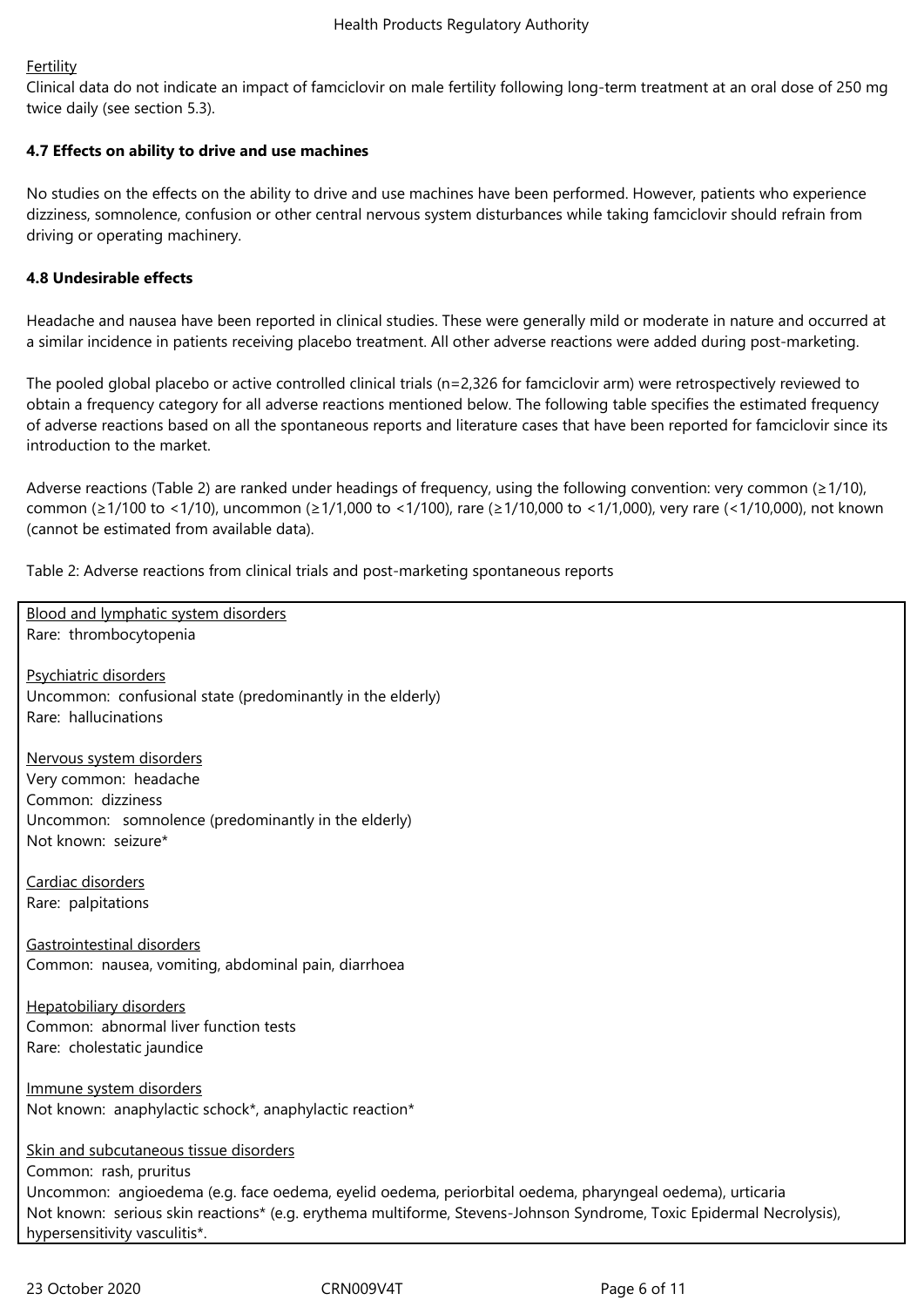a population of uncertain size, it is not possible to reliably estimate their frequency. Frequency is therefore listed as "not known".

Overall, adverse reactions reported from clinical studies with immunocompromised patients were similar to those reported in the immunocompetent population. Nausea, vomiting and abnormal liver function tests were reported more frequently, especially at higher doses.

#### Reporting of suspected adverse reactions

Reporting suspected adverse reactions after authorisation of the medicinal product is important. It allows continued monitoring of the benefit/risk balance of the medicinal product. Healthcare professionals are asked to report any suspected adverse reactions via HPRA Pharmacovigilance Website: www.hpra.ie

## **4.9 Overdose**

Overdose experience with famciclovir is limited. In the e[vent of an ov](http://www.hpra.ie/)erdose supportive and symptomatic therapy should be given as appropriate. Acute renal failure has been reported rarely in patients with underlying renal disease where the famciclovir dose has not been appropriately reduced for the level of renal function. Penciclovir is dialysable; plasma concentrations are reduced by approximately 75% following 4 hours of haemodialysis.

## **5 PHARMACOLOGICAL PROPERTIES**

#### **5.1 Pharmacodynamic properties**

Pharmacotherapeutic group: Nucleosides and nucleotides excluding reverse transcriptase inhibitors ATC code: J05A B09

#### Mechanism of action

Famciclovir is the oral prodrug of penciclovir. Famciclovir is rapidly converted *in vivo* into penciclovir, which has *in vitro* activity against herpes simplex viruses (HSV types 1 and 2), varicella zoster virus (VZV), Epstein-Barr virus and cytomegalovirus.

The antiviral effect of orally administered famciclovir has been demonstrated in several animal models: this effect is due to *in vivo* conversion to penciclovir. In virus‑infected cells the viral thymidine kinase (TK) phosphorylates penciclovir to a monophosphate form that, in turn, is converted to penciclovir triphosphate by cellular kinases. This triphosphate inhibits viral DNA chain elongation by competitive inhibition with deoxyguanosine triphosphate for incorporation into the growing viral DNA, thus halting virus replication of viral DNA. Penciclovir triphosphate has an intracellular half-life of 10 hours in HSV-1-, 20 hours in HSV-2- and 7 hours in VZV-infected cells grown in culture. In uninfected cells treated with penciclovir, concentrations of penciclovir triphosphate are only barely detectable. Hence the probability of toxicity to mammalian host cells is low and uninfected cells are unlikely to be affected by therapeutic concentrations of penciclovir.

#### **Resistance**

Like aciclovir, penciclovir resistance is associated with mutations principally in the thymidine kinase (TK) gene resulting in deficiency or altered substrate specificity of this enzyme. and to a much lesser extent in the DNA polymerase gene. Most aciclovir-resistant HSV and VZV clinical isolates are also resistant to penciclovir, but cross-resistance is not universal.

Results from 11 worldwide clinical studies involving penciclovir (topical or intravenous formulations) or famciclovir in immunocompetent or immunocompromised patients, including studies of up to 12 months treatment with famciclovir, have shown a small overall frequency of penciclovir resistant isolates: 0.2% (2/913) in immunocompetent patients and 2.1% (6/288) in immunocompromised patients. The resistant isolates were mostly found at the start of treatment or in a placebo group, with resistance occurring on or after treatment with famciclovir or penciclovir only in two immunocompromised patients.

## Clinical efficacy

In placebo‑controlled and active‑controlled studies both in immunocompetent and immunocompromised patients with uncomplicated herpes zoster, famciclovir was effective in the resolution of lesions. In an active-controlled clinical study, famciclovir was shown to be effective in the treatment of ophthalmic zoster in immunocompetent patients.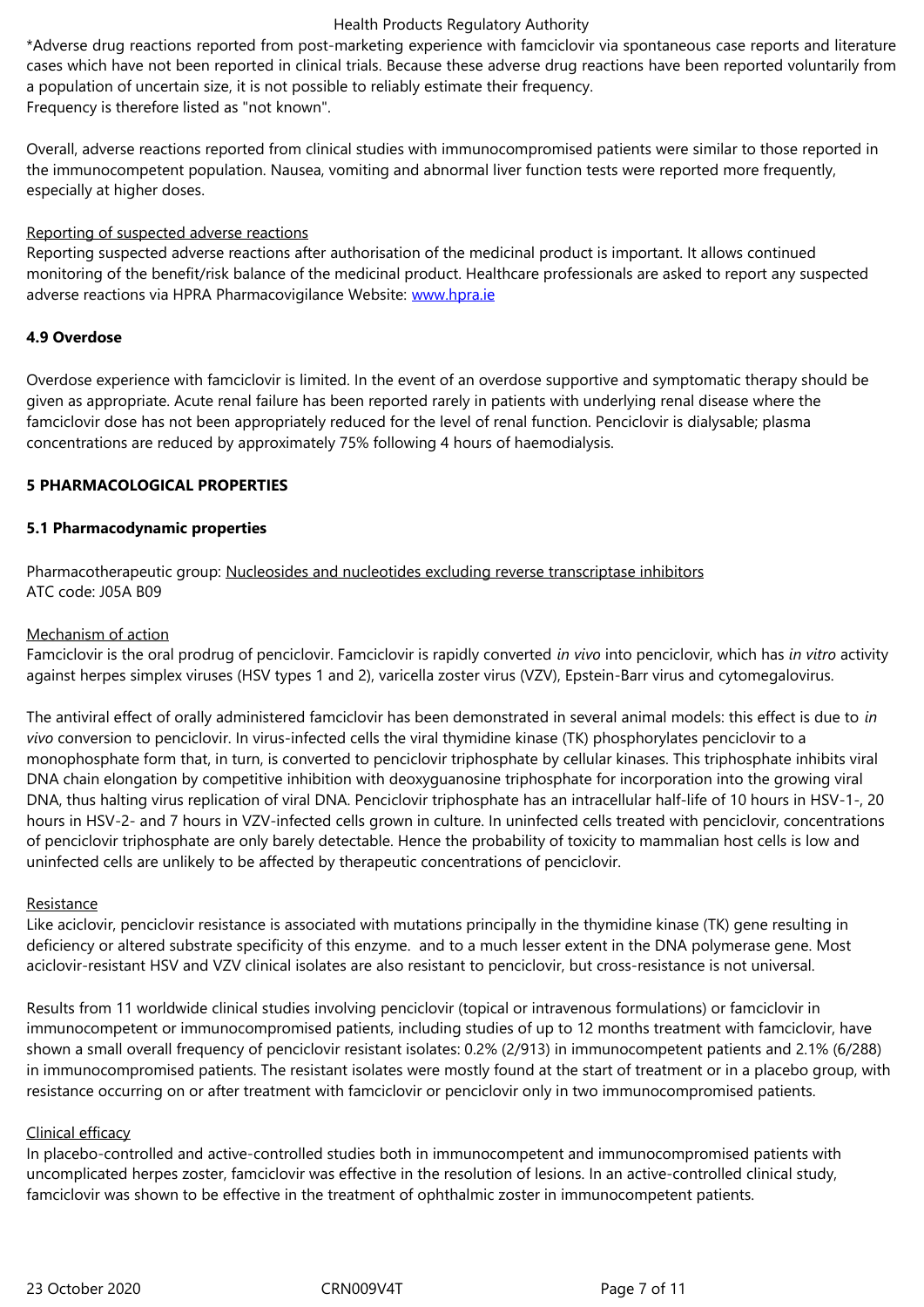Efficacy of famciclovir in immunocompetent patients with first episode of genital herpes was shown in three active-controlled studies. Two placebo-controlled studies in immunocompetent patients and one active-controlled study in HIV-infected patients with recurrent genital herpes showed that famciclovir was effective.

Two placebo‑controlled 12‑month studies in immunocompetent patients with recurrent genital herpes showed that famciclovir-treated patients had a significant reduction of recurrences as compared to placebo-treated patients. Placebo‑controlled and uncontrolled studies of up to 16 weeks duration showed that famciclovir was effective in the suppression of recurrent genital herpes in HIV-infected patients; the placebo-controlled study showed that famciclovir significantly decreased the proportion of days of both symptomatic and asymptomatic HSV shedding.

#### Paediatricpopulation

Famciclovir experimental oral granules were evaluated in 169 paediatric patients 1 month to ≤12 years of age. One hundred of these patients were 1 to ≤12 years of age and were treated with famciclovir oral granules (doses ranged from 150 mg to 500 mg) either twice (47 patients with herpes simplex virus infections) or three times (53 patients with chickenpox) daily for 7 days. The remaining 69 patients (18 patients 1 to ≤12 months, 51 patients 1 to ≤12 years) participated in single-dose pharmacokinetic and safety studies using famciclovir oral granules (doses ranged from 25 mg to 500 mg). Famciclovir weight-based doses were selected to provide penciclovir systemic exposures similar to the penciclovir systemic exposures observed in adults after administration of 500 mg famciclovir. None of these studies comprised a control group; therefore a conclusion on the efficacy of the investigated regimens is not possible. The safety profile was similar to that seen in adults. However, systemic drug exposure in infants <6 months of age was low, thus precluding any assessment of famciclovir's safety in this age group.

#### **5.2 Pharmacokinetic properties**

#### General characteristics

#### *Absorption*

Famciclovir is the oral prodrug of the antivirally active compound penciclovir. Following oral administration, famciclovir is rapidly and extensively absorbed and converted to penciclovir. Bioavailability of penciclovir after oral administration of famciclovir was 77%. Mean peak plasma concentration of penciclovir, following a 125 mg, 250 mg, 500 mg and 750 mg oral dose of famciclovir, was 0.8 microgram/ml, 1.6 micrograms/ml, 3.3 micrograms/ml and 5.1 micrograms/ml, respectively, and occurred at a median time of 45 minutes post-dose.

Plasma concentration-time curves of penciclovir are similar following single and repeat (t.i.d. and b.i.d.) dosing, indicating that there is no accumulation of penciclovir on repeated dosing with famciclovir.

The extent of systemic availability (AUC) of penciclovir from oral famciclovir is unaffected by food.

#### *Distribution*

Penciclovir and its 6‑deoxy precursor are poorly (<20%) bound to plasma proteins.

#### *Biotransformation and elimination*

Famciclovir is eliminated principally as penciclovir and its 6‑deoxy precursor, which are excreted in urine. No unchanged famciclovir has been detected in urine. Tubular secretion contributes to the renal elimination of penciclovir.

The terminal plasma half-life of penciclovir after both single and repeat dosing with famciclovir was approximately 2 hours.

Evidence from preclinical studies has shown no potential for induction of cytochrome P450 enzymes and inhibition of CYP3A4.

#### Characteristics in special populations

#### *Patients with herpes zoster infection*

Uncomplicated herpes zoster infection does not significantly alter the pharmacokinetics of penciclovir measured after the oral administration of famciclovir. The terminal plasma half-life of penciclovir in patients with herpes zoster was 2.8 h and 2.7 h, respectively, after single and repeated dosing of famciclovir.

#### *Subjects with renal impairment*

The apparent plasma clearance, renal clearance, and plasma elimination rate constant of penciclovir decreased linearly with reductions in renal function, both after single and repeated dosing. Dose adjustment is necessary in patients with renal impairment (see section 4.2).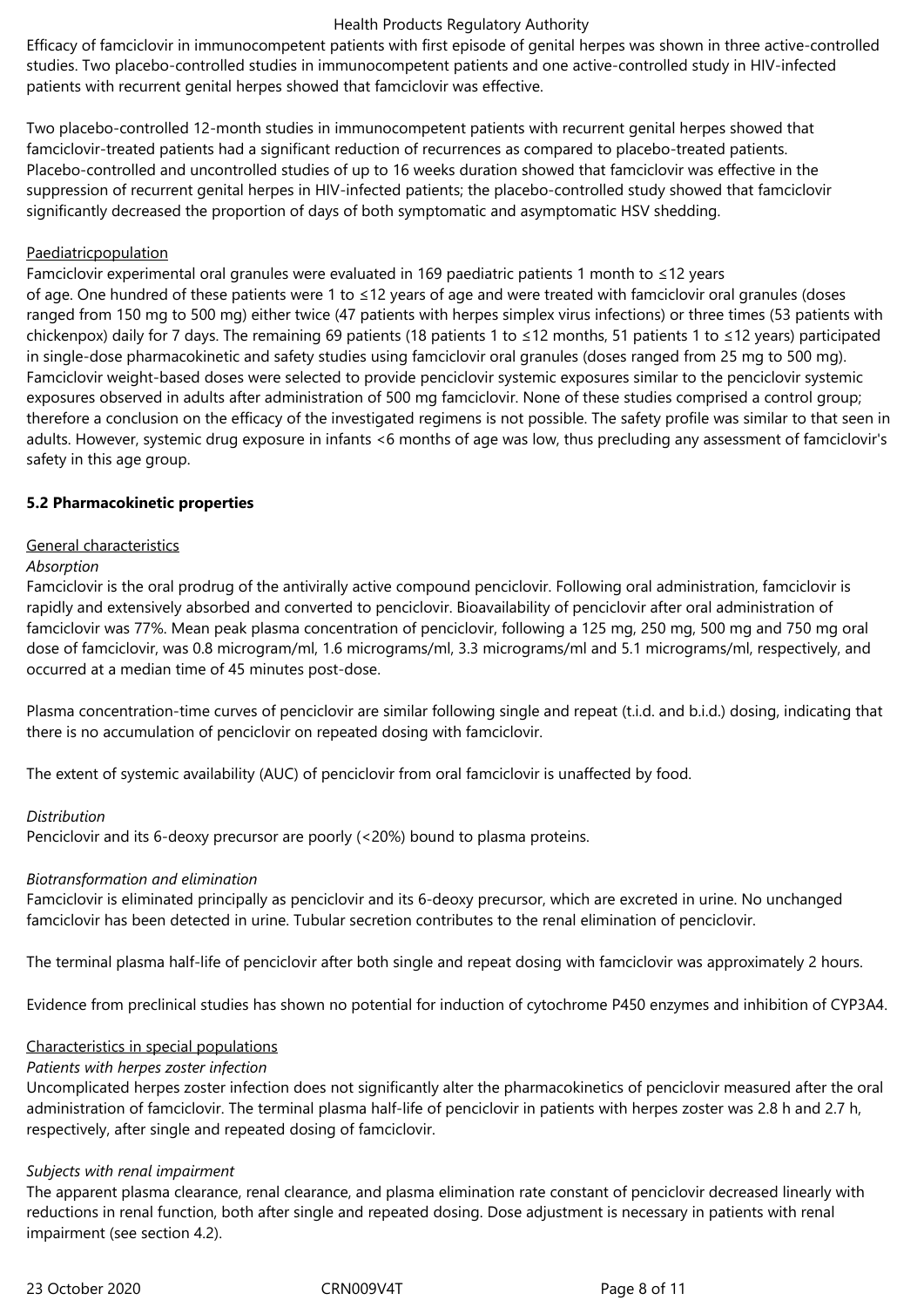## *Subjects with hepatic impairment*

Mild and moderate hepatic impairment had no effect on the extent of systemic availability of penciclovir following oral administration of famciclovir. No dose adjustment is recommended for patients with mild and moderate hepatic impairment (see sections 4.2 and 4.4). The pharmacokinetics of penciclovir have not been evaluated in patients with severe hepatic impairment. Conversion of famciclovir to the active metabolite penciclovir may be impaired in these patients resulting in lower penciclovir plasma concentrations, and thus possibly a decrease of efficacy of famciclovir.

## *Paediatric population*

Repeated oral dosing of famciclovir (250 or 500 mg three times daily) to paediatric patients (6-11 years) infected with hepatitis B did not have notable effect on the pharmacokinetics of penciclovir compared to single dose data. There was no accumulation of penciclovir. In children (1-12 years) with herpes simplex virus infection or chickenpox given single oral doses of famciclovir (see section 5.1), the apparent clearance of penciclovir increased with body weight in a nonlinear manner. The plasma elimination half-life of penciclovir tended to decrease with decreasing age, from an average of 1.6 hours in the patients aged 6-12 years to 1.2 hours in patients aged 1-<2 years.

## *Elderly (≥65 years)*

Based on cross‑study comparisons, the mean penciclovir AUC was about 30% higher and penciclovir renal clearance about 20% lower after oral administration of famciclovir in elderly volunteers (65-79 years) compared to younger volunteers. Partly this difference may be due to differences in renal function between the two age groups. No dose adjustment based on age is recommended unless renal function is impaired (see section 4.2).

## *Gender*

Small differences in renal clearance of penciclovir between females and males have been reported and were attributed to gender differences in renal function. No dose adjustment based on gender is recommended.

## **5.3 Preclinical safety data**

## General toxicity

Studies on safety pharmacology and repeated‑dose toxicity reveal no special hazard for humans.

## **Genotoxicity**

Famciclovir was not found to be genotoxic in a comprehensive battery of *in vivo* and *in vitro* tests designed to detect gene mutation, chromosomal damage and repairable damage to DNA. Penciclovir, in common with other substances of this class, has been shown to cause mutations/chromosomal aberrations in human lymphocytes and in the L5178Y mouse lymphoma assay at concentrations at least 25-fold to 100-fold, respectively higher than the maximum concentration reached in human plasma after a single oral famciclovir dose of 1500 mg. Penciclovir was negative in the bacterial Ames test and there was no evidence of increased DNA repair *in vitro*.

Penciclovir caused an increased incidence of micronuclei in mouse bone marrow in vivo when administered intravenously at doses highly toxic to bone marrow ( $\geq$  500 mg/kg corresponding to  $\geq$  810 times the maximum human dose based on body surface area conversion).

## **Carcinogenicity**

At high doses in female rats, there was an increased incidence of mammary adenocarcinoma, a tumour commonly observed in the strain of rats used in the carcinogenicity study. There was no effect on the incidence of neoplasia in male rats treated at doses up to 240 mg/kg/day (corresponding to a 38.4 mg/kg human equivalent dose or 1.3-fold of the highest recommended total daily dose of 1500 mg famciclovir or a patient of 50 kg body weight) or in mice of either sex at doses up to 600 mg/kg/day (corresponding to a 48 mg/kg human equivalent dose or 1.6-fold of the highest recommended total daily dose).

## Reproductive toxicity

Impaired fertility (including histopathological changes in the testis, altered sperm morphology, reduced sperm concentration and motility, and reduced fertility) was observed in male rats after 10 weeks of dosing at 500 mg/kg/day (corresponding to a 80 mg/kg human equivalent dose or 2.7-fold of the highest recommended total daily dose).

Furthermore, testicular toxicity was noted in the general toxicity studies. This finding was reversible and has also been observed with other substances of this class. Animal studies did not indicate any negative effect on female fertility at doses up to 1,000 mg/kg/day (corresponding to a 160 mg/kg human equivalent dose or 5.3-fold of the highest recommended total daily dose).

Embryofoetal development studies showed no evidence of adverse effects at oral doses of famciclovir and intravenous doses of penciclovir corresponding to 0.7- to 5.3-fold of the highest recommended total daily dose of famciclovir.

23 October 2020 CRN009V4T Page 9 of 11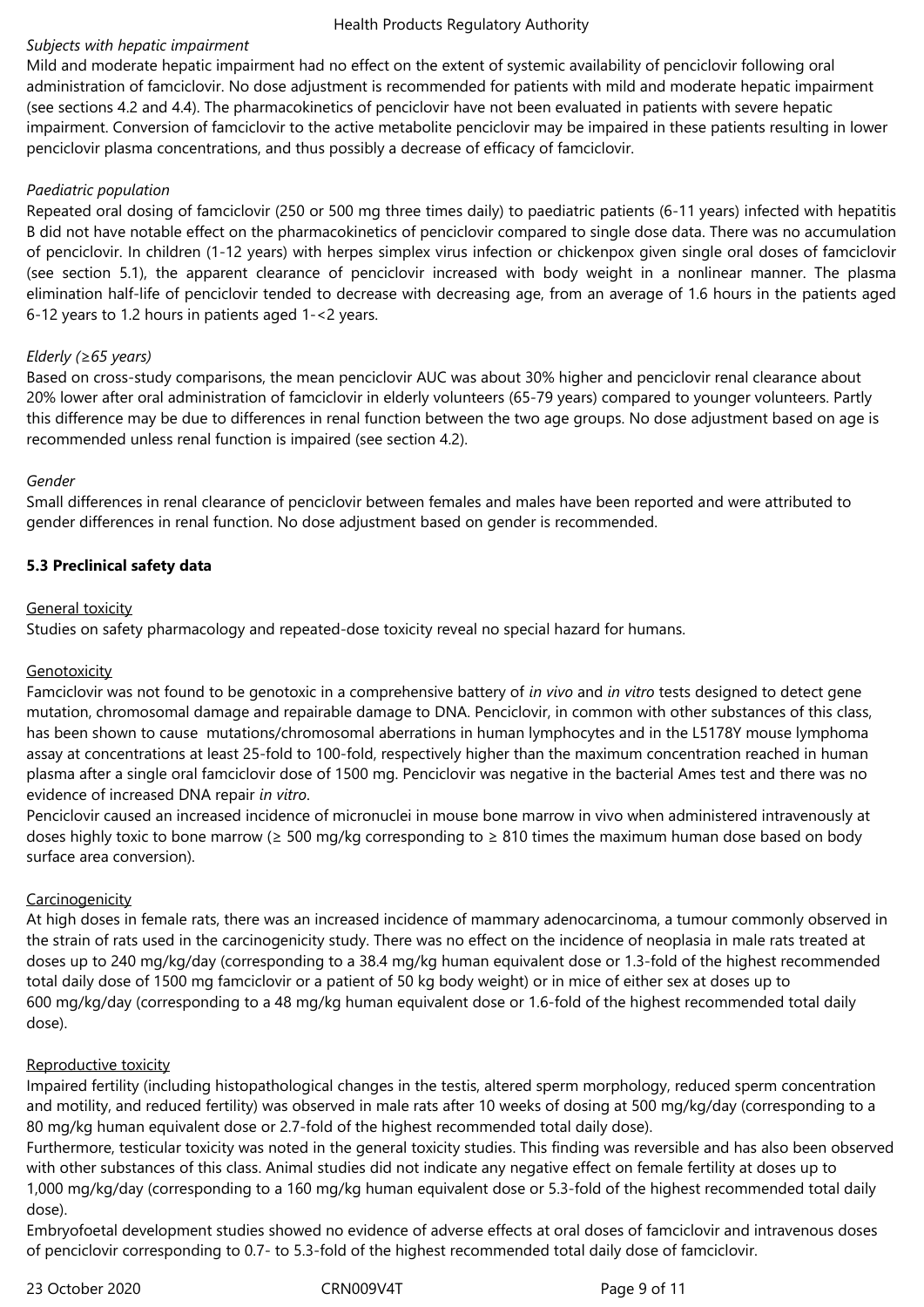#### **6 PHARMACEUTICAL PARTICULARS**

#### **6.1 List of excipients**

Core Microcrystalline cellulose E460 Colloidal anhydrous silica E551 Sodium starch glycolate (Type A) Low-substituted hydroxypropylcellulose Croscarmellose sodium Sodium stearyl fumarate

Film-coat Titanium dioxide E 171 Polydextrose E1200 Hypromellose E464 Triacetin E1518 Macrogol 8000

#### **6.2 Incompatibilities**

Not applicable.

#### **6.3 Shelf life**

2 years.

#### **6.4 Special precautions for storage**

Keep the blister in the outer carton in order to protect from light.

#### **6.5 Nature and contents of container**

White opaque PVC/PE/Aclar – Aluminium blisters packs

1, 12, 14, 15, 20, 21, 30, 56 & 60 film-coated tablets. Hospital packs of 50 (50 x 1) film-coated tablets. Not all pack sizes may be marketed.

#### **6.6 Special precautions for disposal**

No special requirements. Any unused product or waste material should be disposed of in accordance with local requirements.

#### **7 MARKETING AUTHORISATION HOLDER**

Teva Pharma B.V. Swansweg 5 2031GA Haarlem Netherlands

## **8 MARKETING AUTHORISATION NUMBER**

PA0749/025/002

#### **9 DATE OF FIRST AUTHORISATION/RENEWAL OF THE AUTHORISATION**

Date of first authorisation: 15<sup>th</sup> February 2008 Date of last renewal: 11th September 2010

23 October 2020 CRN009V4T Page 10 of 11